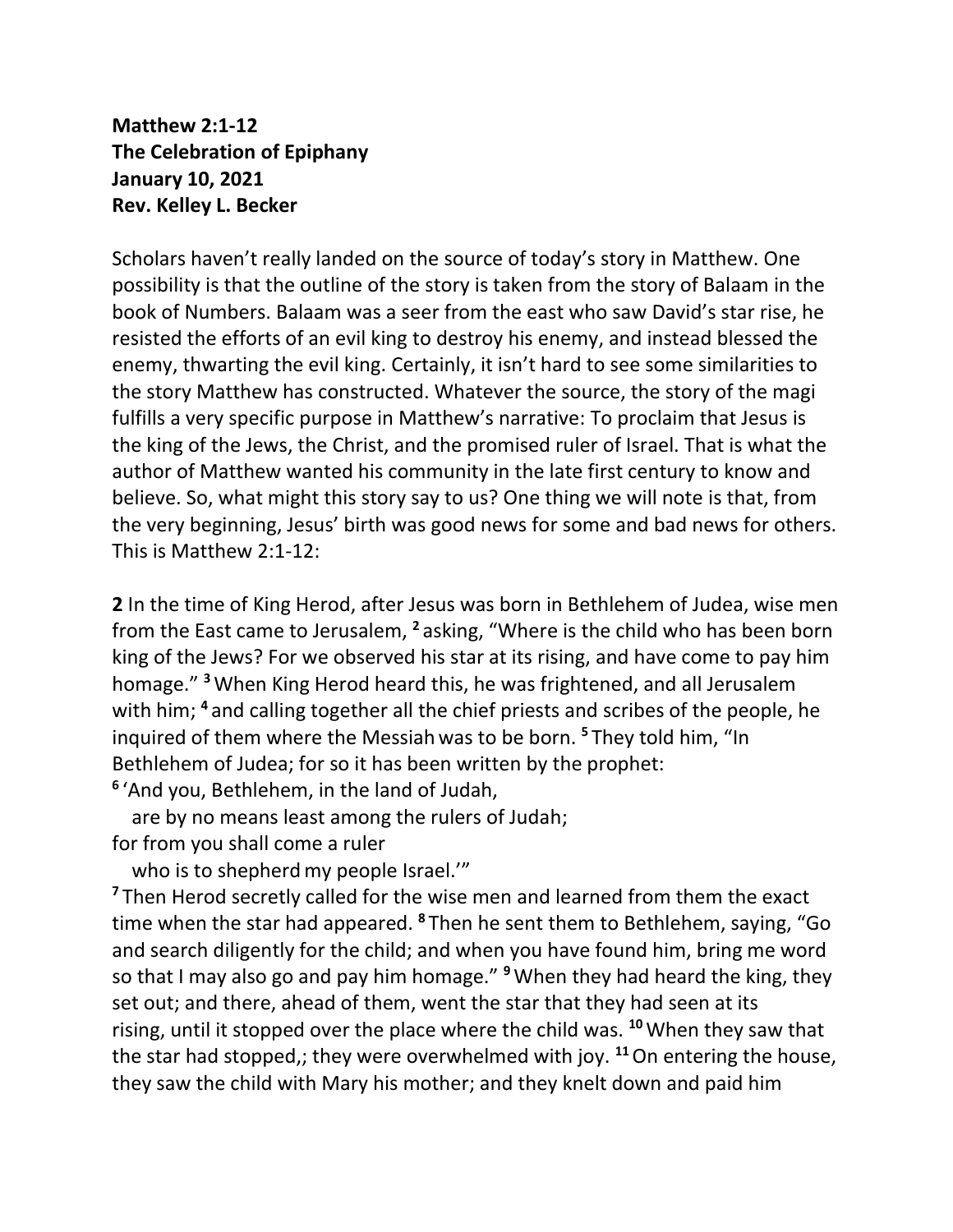homage. Then, opening their treasure chests, they offered him gifts of gold, frankincense, and myrrh. **<sup>12</sup>** And having been warned in a dream not to return to Herod, they left for their own country by another road.

To his followers, he seemed to be at the top of his game. His life was the kind of life most people can only dream of living. He had it all…people at his beckon call, wealth, power. He was the picture of success. But it seemed no matter what he had or who he had, he only wanted more. And that constant wanting of more…more wealth, more power, more loyalty, left him vulnerable…in his leadership, relationships, life, in general. Imagine what it was like to serve in his administration. Those close to him knew he was prone to insecurity. They also feared what would happen if his anxiety went unrestrained.

King Herod liked being king. He liked it so much that he would do anything to make sure he stayed the king. So, when the wise ones from the East showed up, asking about a child who had been born the king of the Jews, talking about seeing a star rising, he was interested. Some translations use the word "magi," instead of "wise men" to describe the strangers from the East. The word "magi," from which the English word "magic" is derived, refers not so much to magicians, but to astrologers who studied the heavens for indications of significant events. King Herod was more than interested in this significant event because as far as he was concerned, *he* was the king of the Jews, not some child in Bethlehem. The insecure king was afraid. And tragically, when powerful people are afraid, people get hurt, sometimes they get killed. Read the rest of Matthew 2 if you need an example. Or watch the news.

These strangers that showed up in Jerusalem knew things. They hadn't just shown up there by accident, on a whim. The stars didn't lie. The wise ones may not have been certain about what they were seeking, but they were certain there was something to be found. Herod called the chief priests and scribes together. I mean…if the Messiah had been born, they would know where he was supposed to be. "Bethlehem," they said. The King called a secret meeting with the strangers and he pumped them for information about when the star first appeared, and then he sent them to Bethlehem, instructing them to come back and tell him where they found the child. The wise ones, while not wise enough to stay away from Herod in the first place, were wise enough to know not to return to the King in Jerusalem after they found Jesus.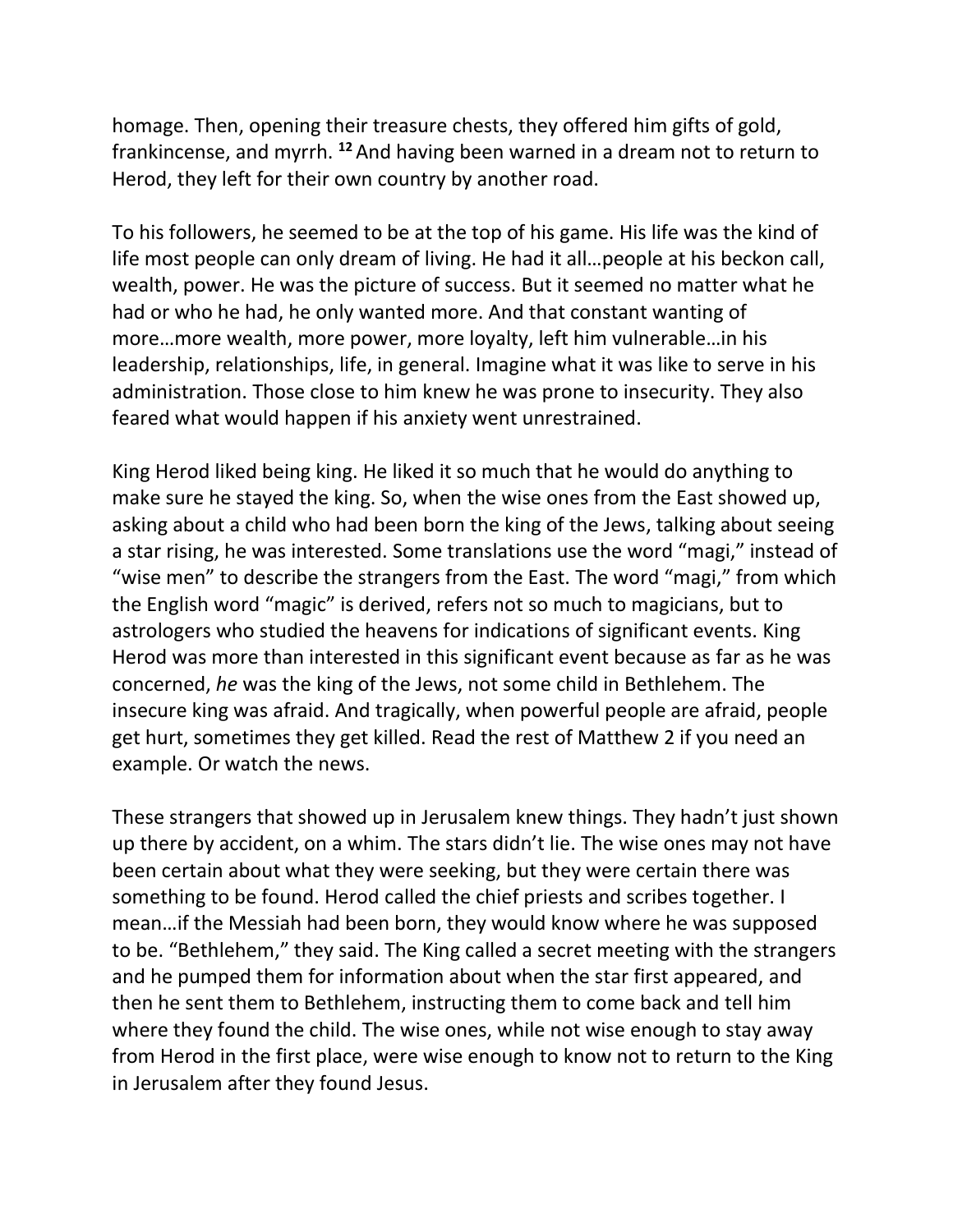The fact that the King wanted the strangers to return to tell him where Jesus was leads me to believe the religious leaders were not planning to go check it out for themselves. I wonder why. The birth of the Messiah was good news, right? They knew the Hebrew scriptures. They had studied them their whole lives. Weren't they excited about the possibility that the Messiah had come? Maybe they didn't believe these visitors from afar. They said they saw a star, but what if that star wasn't a special occurrence, like a supernova explosion, comet, or alignment of planets? What if Matthew's point is that it was an ordinary star seen through the extraordinary eyes of strangers? Maybe those outsiders had "eyes to see" what Herod and the religious leaders did not.

The job of the chief priests and scribes, or at least one of their jobs, was to teach the people to see and read the signs of God, to watch for God's activity in the world. This could've been their moment. If the Messiah had been born, he would change everything for God's people. Such good news!! But wait…things weren't so bad the way they were. The chief priests and scribes were comfortable. They had a king, and he was even Jewish. He was very much under the thumb of the Roman Empire, but still…it could be worse. They weren't really feeling oppression exactly. Maybe they didn't need a Messiah coming in and messing everything up, not now. Turning things upside-down didn't sound like a great plan to any of them. They had a lot to lose. No, this was not good news.

This is actually a pretty common thing. People who have been traumatized by oppression aren't always excited about rocking the boat, even if there is a chance things could get better, because they fear things could also get worse. Here's an example:

More than sixty years ago, Rev. Dr. Martin Luther King Jr. helped organize the Montgomery, Alabama bus boycott. The protest was in response to the injustice of the southern Jim Crow laws. For a year, people of conscience coordinated efforts to bring attention to a public wrong. With the Supreme Court ruling, based on the 14th Amendment's guarantee of equal protection under the law, the Montgomery city bus lines reluctantly changed their policy so that all people could ride on the bus in whichever seat they chose. For some people this was really good news. For some people it was not. And it may surprise you that some of the people for whom this was not good news were Black.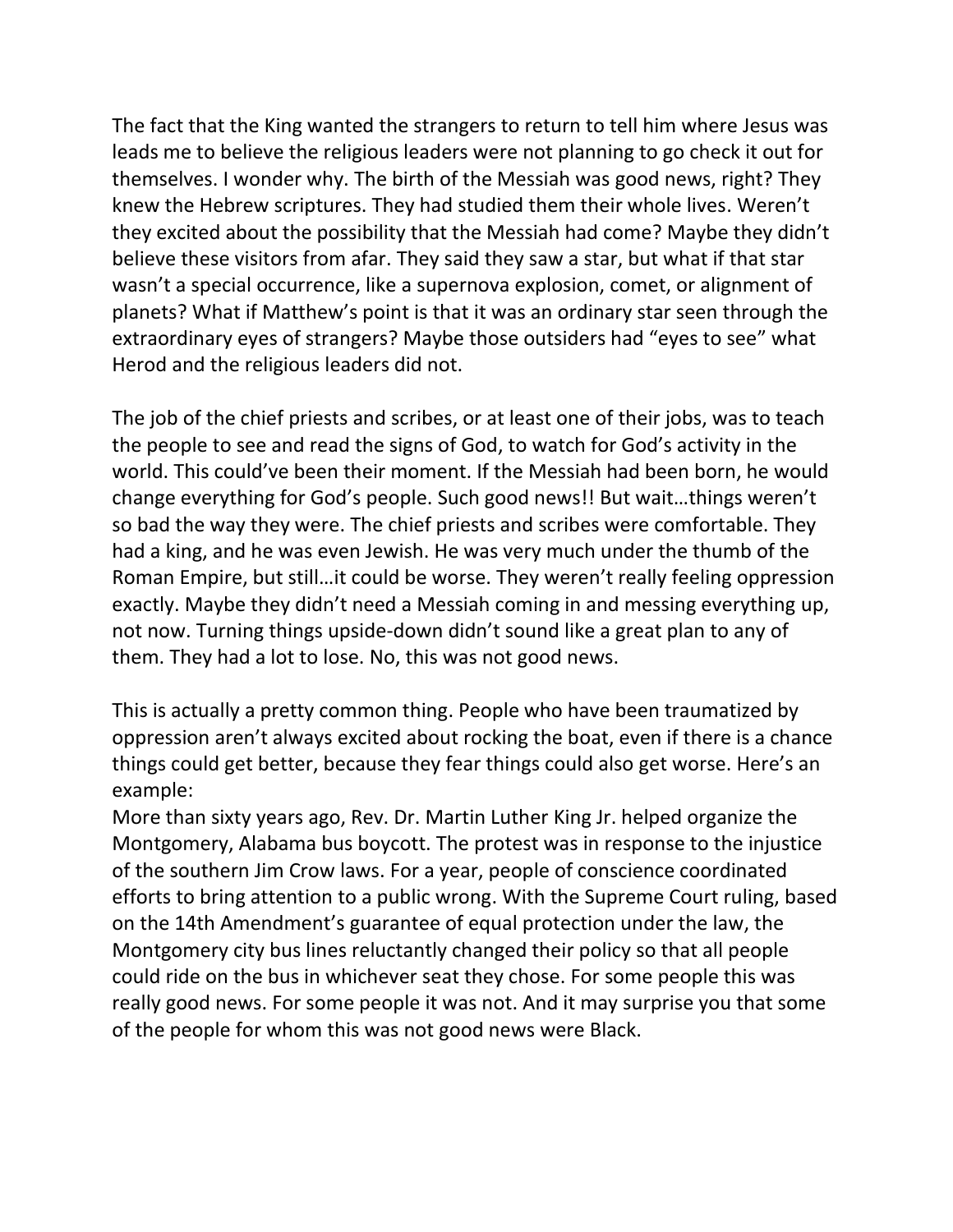Over time, the story of the civil rights movement has been simplified and smoothed out, making it seem like all Black people just fell in line behind Dr. King. There were many, though, who did not support Dr. King or the movement because they were afraid. They thought going against the white power structure was foolish, even if the law was on their side. They imagined it would only make their lives, that had come to be a little less oppressive and scary, worse. Their fear made it difficult to imagine the possibility of a better life for all people, including themselves. Many people in the Black middle class preferred to hold on to the imperfect-but-better-than- some-other-people life they lived. That doesn't make them bad people. In most cases, it makes them scared people. You see, the fight for justice always comes more easily for the ones who have nothing to lose. In our story today, the chief priests and scribes, even Herod, had a lot to lose if Jesus really was the Messiah: their wealth, their status, their privilege, their ability to keep others in their place. Those strangers from the East…they had nothing to lose.

It was as if Herod and the religious leaders listened to the magi, saw the star, and said, "Oh crap…that can't be good for us." The magi, on the other hand, studied ancient texts, saw the star, and said, "Cool, let's go."

We need to be the "Cool, let's go," kind of people. The world needs us to be. And here is why: The old ways are not working. If nothing else, the stories of our faith show us that when what we are doing doesn't work, God does something new. And when we recognize it, even when it's scary, even when it will cost us, we need to take our cue from the magi and respond, "Cool, let's go." In other words, I am asking you, in the midst of a very dark time, to keep looking for the star-Light and follow it…AND, if you can, grab your neighbors' hands and take them with you.

Listen, I do not live under a rock, so I know that we are only at the very beginning of 2021 and many of us already want to cancel our subscription to it. And really, who can blame us? COVID hasn't slowed down a bit, some of us are physically ill, we feel lonely and isolated, and there was a terrorist attempt to seize control of the Capitol building in Washington D.C. this week. Honestly, there is nothing about any of that that makes me want to say, "Cool let's go," *except*, we can GO the other direction. We can follow the light God has for each one of us into a future that is good news for everyone.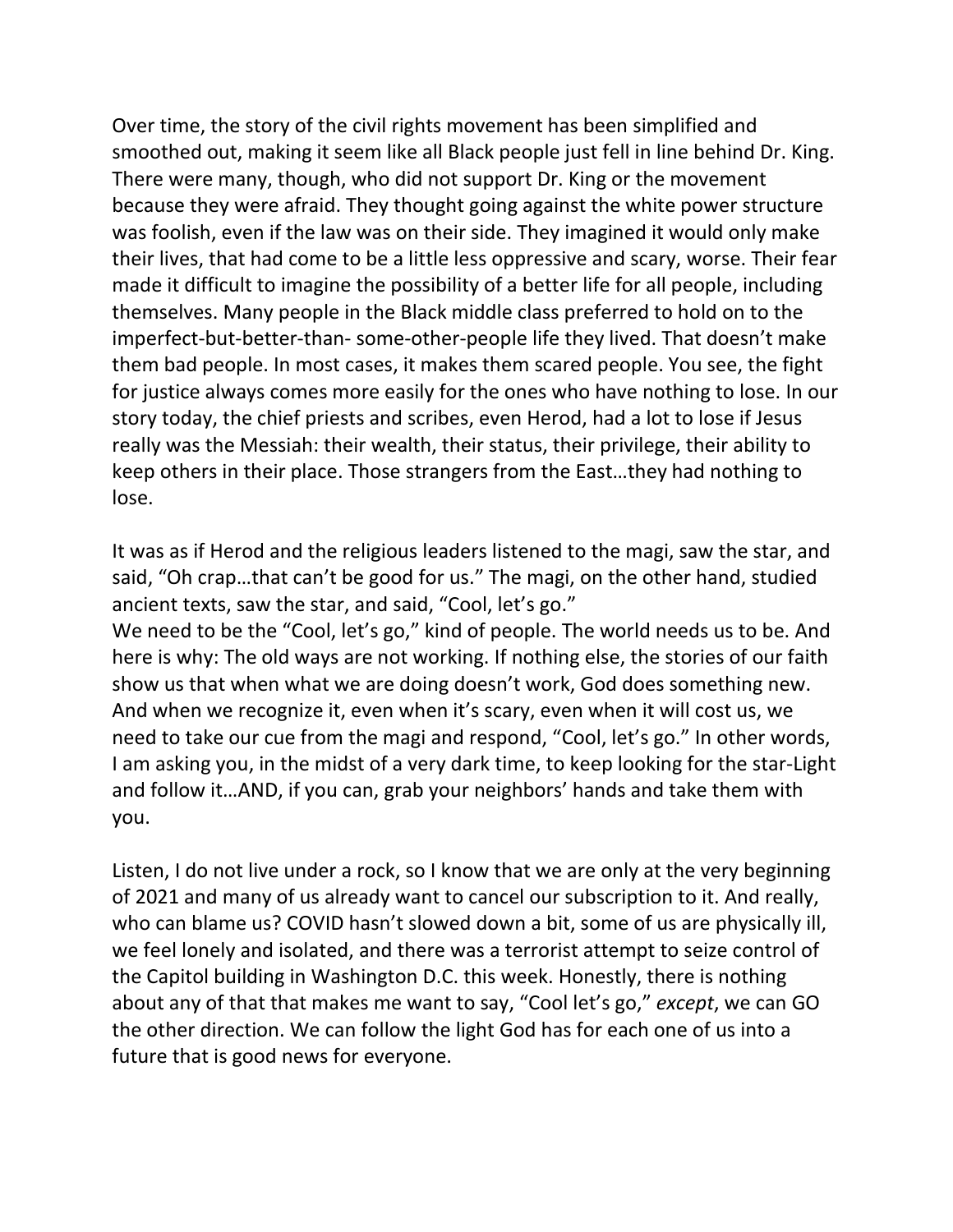We cannot allow ourselves to be like Herod, like the chief priests and scribes, holding the truth about God in our hands, unable to see it, or worse, refusing to share it. We cannot cling to what we have, afraid that what is good news for the ones who really need some good news, will be bad news for us. We cannot settle for some of us being okay while others are left behind. Because the truth is, deep down in the truest parts of ourselves, we know that if our neighbors are not whole, we cannot be whole.

There are a lot of people in our nation who are afraid. Their fear of losing, losing wealth, status, and power or their fear of losing what little they have, is so strong that what we understand as good news for everybody feels like bad news to them. We are called to continue to be bearers of the good news of God's love, justice, and hope. I wish I could tell you that if we just sprinkle kindness and love around like confetti, everything will change. It won't. There is hard work ahead because there are hard days coming. These days of national turmoil leading to the inauguration, coupled with the increase in the number of people infected with COVID-19, will be dark.

Today's story is a good example of how things often get worse before they get better. In the story, the strangers from the East didn't return to King Herod, so Herod, doing everything he could to cling to power, had all the male children 2 years old and younger killed. Now, there isn't any record that actually happened, even though Herod was known to be a pretty horrible king. But let's see that part of the story for what it is…a reminder that evil, no matter how evil, cannot completely extinguish the light. The light always shows up somewhere else. In this case, Mary, Joseph, and Jesus fled to Egypt and stayed there until Herod died, and then, "…a messenger of the Lord appeared in a dream to Joseph in Egypt…" and they returned to Israel.

Part of the hard work ahead for us is right here…in our hearts and minds. If we want others to see the Light, we have to show it to them. We have to practice looking for and following the light in our own lives. Our practice of giving out Star Words each Epiphany is one way we practice looking for that light. Star Words give us a reason to pause and reflect, to consider what God is up to. Each one of us is given our own Star Word which we are asked to use as a point of reflection for the year. When I receive my Star Word each year, I take a moment and write down my initial impression of the word. And then, I keep the word on our